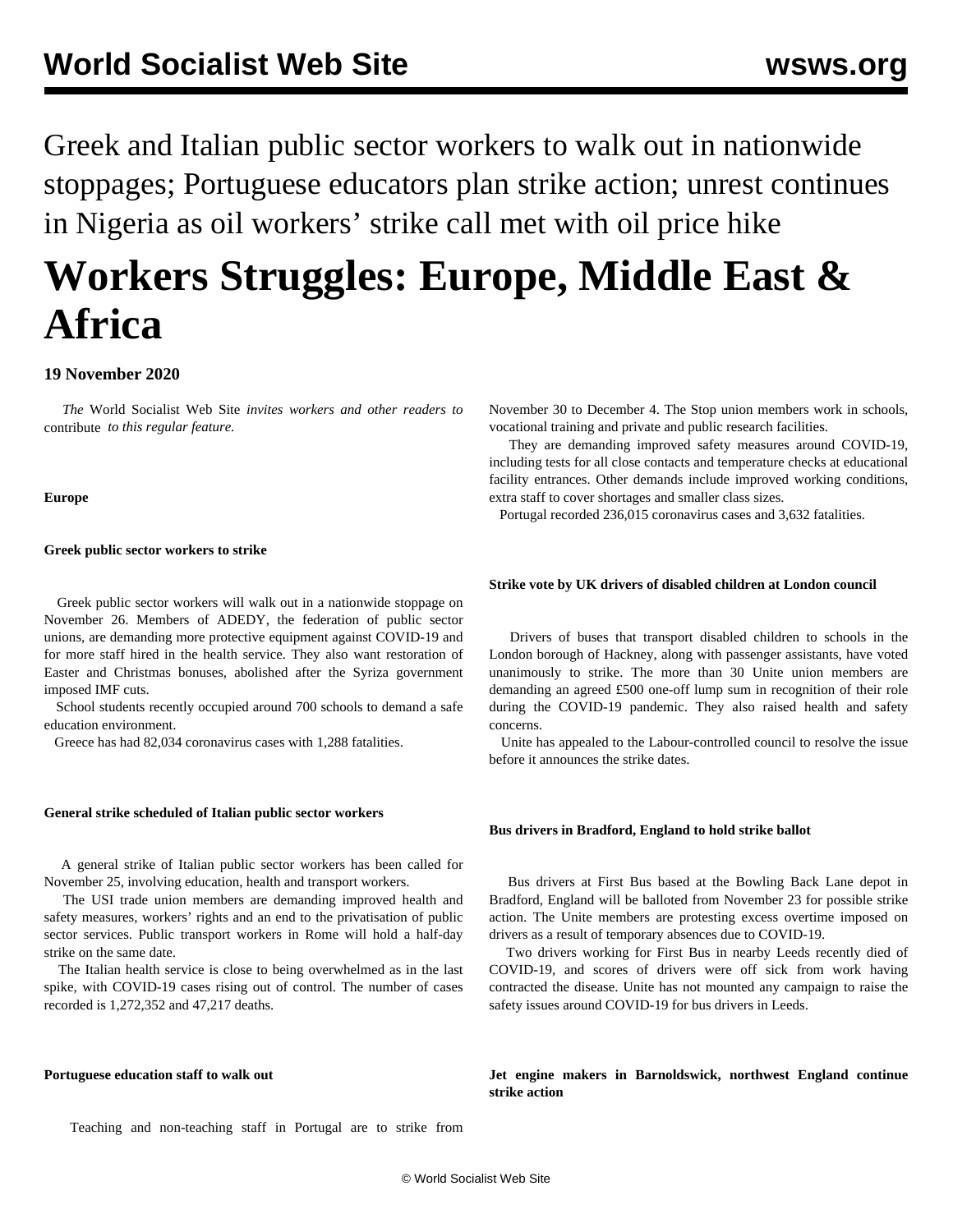Workers at the Rolls Royce Trent jet engine blade company in

Barnoldswick will continue their series of departmental strikes until December 24. The Unite members work as finish inspectors, machinists, electricians and instrumentation staff.

 The workers began industrial action at the beginning of November. The workforce of 500 voted by a 94 percent majority to strike, beginning last week, against company plans to move 350 jobs involved in making blades to a facility in Singapore.

 The strike is impacting five departments at the factory making blades for the Trent jet engine. The strikers maintained a picket line of four in line with COVID-19 social distancing rules.

 Unite is calling for a reversal of the company decision, or for alternative work employing the same number of workers to be carried out at the Barnoldswick factory. The company was to meet with a panel of crossparty members of parliament this week to discuss its plans to outsource to Singapore.

 Rolls Royce is the major employer in the town, where the jet engine was developed. Rolls Royce began production at the Barnoldswick site in 1943.

#### **Industrial action by lecturers at Scottish college over job cuts**

 Lecturers at Forth Valley College sites in Falkirk, Alloa and Stirling, Scotland began a programme of industrial action last week. The Educational Institute of Scotland members oppose the college's plans to cut 30 lecturing posts.

 They voted by an 80 percent majority on a 53 percent turnout to work to rule. The action will escalate to include refusing to take an accurate attendance record of students, boycotting marking and not covering absent colleagues. The planned action will last until January 29 unless resolved.

#### **Series of strikes announced by rail guards in Scotland**

 Rail guards at ScotRail based in Glasgow voted to impose an overtime and rest day working ban plus a series of six 24-hour strikes to begin November 29. The further dates are December 6, 13, 20, 27 and January 3. The Rail, Maritime and Transport union members are protesting the abuse of disciplinary procedures.

## **British Airways cargo handlers at Heathrow Airport to vote for possible strike action**

 A ballot of around 850 cargo-handling staff working for British Airways (BA) based at Heathrow Airport in London began Thursday. The ballot closes December 7.

 The Unite members are opposing BA's proposed pay cut of 20-25 percent for the cargo handlers. BA also wants to renegotiate its collective agreement with Unite and has threatened to outsource its cargo handling role to a subcontractor.

 Unlike its passenger services, BA's cargo-handling business has maintained normal volumes during the pandemic. A strike vote could see action before Christmas but Unite stressed its commitment to talks under the auspices of the government mediation service, ACAS.

## **Pharmaceutical workers at BCM in Beeston, England to ballot over pay freeze**

 Around 1,000 pharmaceutical manufacturing workers based at Boots Contracts Manufacturing (BCM) in Beeston, Nottinghamshire will be balloted over a year-long pay freeze.

 BCM is owned by French billionaire Bernard Fraisse, who bought the plant in 2017. A previous consultative ballot of workers indicated they would be willing to take industrial action. However, a ballot for industrial action was not initiated because of the outbreak of the pandemic.

## **Drug and drink rehabilitation workers in north west England plan further strikes**

 Workers at We Are With You, a drink and drug rehabilitation service based in Leigh and Wigan, are to take further strike action from November 25 to December 22.

 The Unison members, in dispute since August 2019, undertook previous strikes to bring their pay and work conditions in line with those of National Health Service (NHS) staff. The workers previously worked for the NHS and were promised their terms of employment would remain when they transferred to the charity.

## **Teachers at London school strike over plans to expand school intake**

 UK teachers at the Little Ilford School secondary in Manor Park London went on strike November 12. The National Education Union members were protesting plans to increase the school's intake from 1,470 to 1,800.

 A two-day strike was also planned on November 18 and a three-day strike from November 24. Teachers voted almost unanimously on a turnout of over 70 percent to take the action.

#### **Council workers in Northern Ireland to strike over conditions**

 A one-day stoppage will take place in early December by local authority workers in Down, Mourne and Newry, Northern Ireland over pay and conditions. The strike is coordinated by Unite, GMB, NIPSA and SIPTU. A further strike may take place in the new year.

 The workers are demanding the levelling up of pay and condition disparities between workers in the former separate authorities, which combined in April 2016.

## **Protest by sacked Georgian delicatessen workers**

 Former employees of the Georgian House delicatessen store in Georgia along with supporters held a protest march in Tbilisi. They marched to the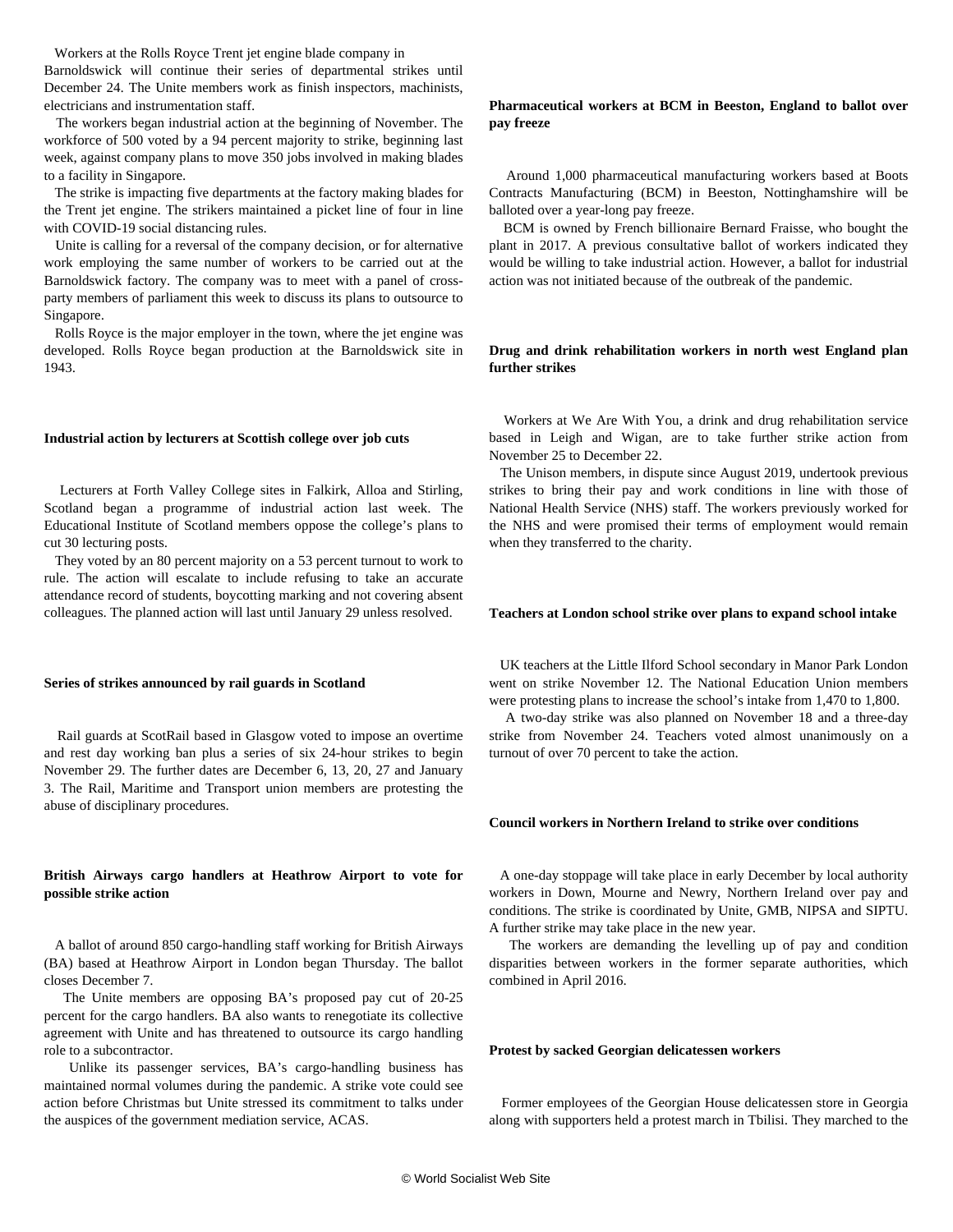French-owned Carrefour food retail store, which hosts the delicatessen.

 Workers at the Tbilisi store walked out on November 9 this year, after which 13 workers were sacked. Protestors called for reinstatement of the 13, along with four employees sacked previously, the refund of fines imposed and improved working conditions.

## **Middle East**

## **Strike by Lebanese migrant workers**

 Migrant workers employed as refuse collectors in the Lebanese city of Sidon came out on strike this week for a pay rise. It has led to piles of garbage accumulating on Sidon's streets.

## **Africa**

## **Nigerian oil workers' strike call over pay arrears met with fuel price increase**

 Within 72 hours of a strike being declared by two oil unions over the introduction of the Integrated Payroll and Personnel Information System (IPPIS), the Petroleum Products Marketing Company (PPMC)—a subsidiary of the Nigerian National Petroleum Corporation—raised the oil price from N147.67 per litre to N155.17.

 IPPIS, an information communications technology payroll system initiated by the federal government, led to three months' salary arrears.

 The trade unions are refusing any action against petrol price increases announced November 11, which are hitting the living standards of millions of workers.

 Days after the increase the NLC and the TUC unions were still silent, not even replying to calls or messages. Only on November 17 did the NLC make a pro forma statement opposing the increase and threatening a strike if it was not withdrawn.

 Nigeria has been engulfed in mass protests due to police brutality, poverty, mass unemployment and inequality.

#### **Unions back Labour court ordering Kenyan doctors' strike to end**

 Striking health workers in Meru County, Kenya were ordered to return to work by both the Labour court and the unions, despite not having been paid their salaries or given promised promotions.

 The county authorities expect staff to work without pay, claiming they do not have the money to pay them. They also asked the court to ban the health workers from taking part in any activities or meetings.

 The Kenya National Union of Nurses, Kenya National Union of Pharmaceutical Technologists, Kenya Union of Clinical Officers and the Kenya Medical Practitioners Pharmacists and Dentists Union all signed a letter telling workers to return to work by the evening of November 15.

Kenya has 72,686 reported COVID-19 cases and 1,313 deaths.

#### **South African police use violence against striking municipal workers**

 Striking municipal workers in Tzaneen, Limpopo, South Africa were fired on with rubber bullets in efforts to disperse their protest in the business district. One person was injured.

 The South African Municipal Workers Union (SAMWU) members walked out November 10 over the loss of leave and housing allowances, unfair treatment by management and corruption within the municipality.

## **Striking South African municipal workers stop traffic in pay dispute**

 Waste workers in Durban, South Africa went on strike for the third time this year. On Tuesday they used municipal vehicles to block traffic on a major highway in protests over pay.

 The SAMWU members took national strike action in July in support of a claim for an across-the-board pay rise of 10 percent or R300.

#### **Workers fight cuts at South Africa's public broadcasting company**

 Employees at the South African Broadcasting Corporation picketed the state-owned broadcaster's Johannesburg offices Monday lunchtime.

 The Communication Workers Union members will follow this with a full strike to protest restructuring involving 400 redundancies, a three-year salary freeze and the loss of annual and sick leave benefits.

 Workers say they were not adequately consulted and see the cost cutting as a move towards commercialisation of the service.

#### **Security workers in South Africa march in protest over pay**

 South African security workers marched to the national treasury in Pretoria to demand the government office put pressure on security firms that have reneged on a collective wage agreement made November.

 The National Union of Metalworkers of South Africa members want the treasury to refuse approval of contracts until the 23 firms pay the promised wage increases.

#### **Sudanese dam workers and education workers' action over pay**

 Sudanese workers at the Sennar Dam Reservoir are on strike over poor pay and working conditions.

 Their union is considering a return to work after the irrigation minister promised to address workers' concerns.

 Education workers protested in the capital, Khartoum, to demand payment of salary arrears as well as an overhaul of the salary system.

#### **Truck drivers in Malawi call off action after winning pay rise**